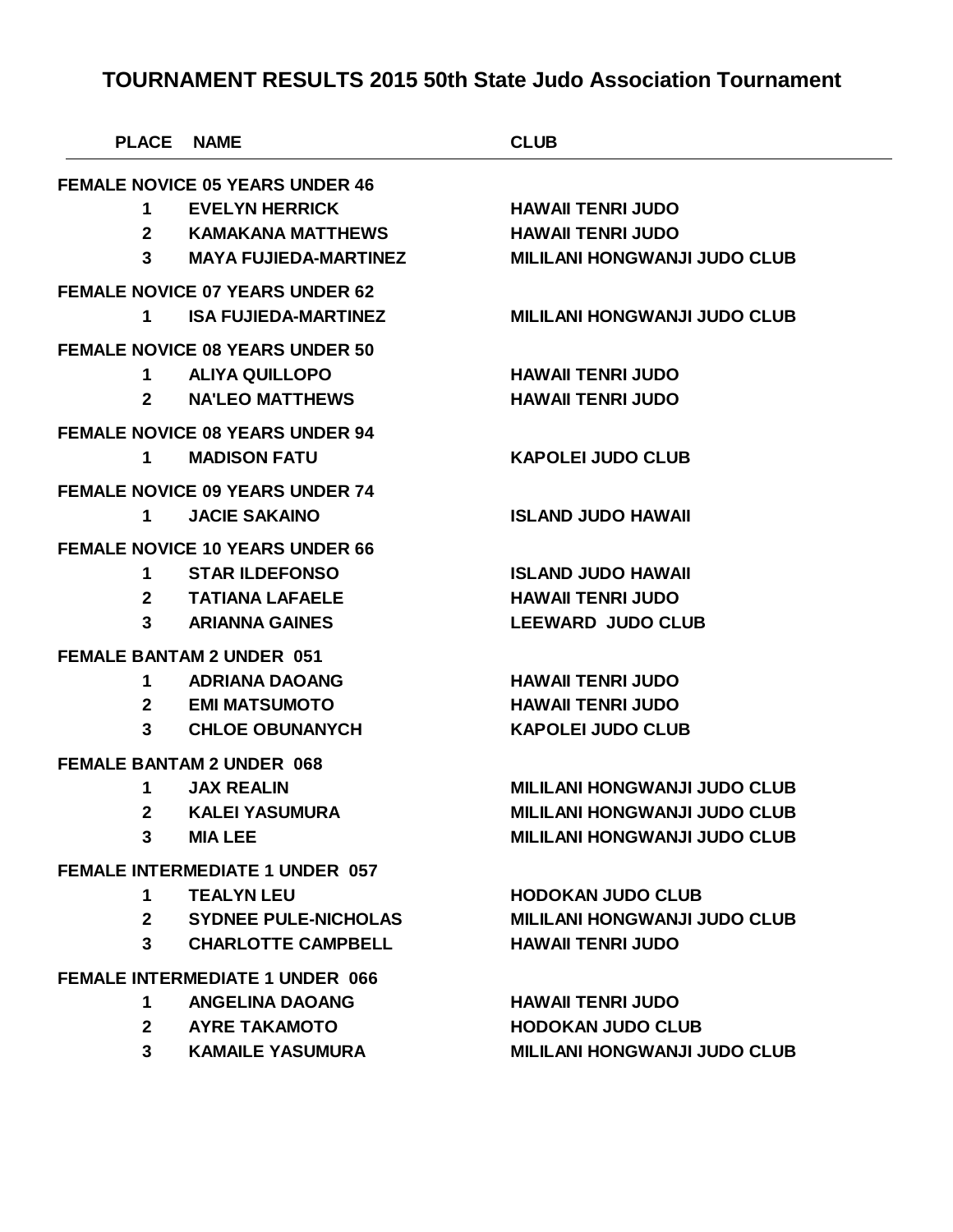| <b>PLACE NAME</b> |                                                          | <b>CLUB</b>                           |
|-------------------|----------------------------------------------------------|---------------------------------------|
|                   | <b>FEMALE INTERMEDIATE 1 UNDER 084</b>                   |                                       |
| 1                 | <b>CAELIN BALANSAG</b>                                   | <b>HAWAII TENRI JUDO</b>              |
| $\mathbf{2}$      | <b>ANGELINA CALPITO</b>                                  | <b>MILILANI HONGWANJI JUDO CLUB</b>   |
|                   | <b>FEMALE INTERMEDIATE 1 UNDER 095</b>                   |                                       |
| 1                 | <b>GENEVIEVE HERRICK</b>                                 | <b>HAWAII TENRI JUDO</b>              |
| $\mathbf{2}$      | <b>ASHLEE SAKAMOTO</b>                                   | <b>AIEA HONGWANJI</b>                 |
|                   | <b>FEMALE INTERMEDIATE 2 UNDER 062</b>                   |                                       |
| 1                 | <b>ERIN HIKIJI</b>                                       | <b>MILILANI HONGWANJI JUDO CLUB</b>   |
| $\mathbf{2}$      | <b>GERALYN AGUNAT</b>                                    | <b>MILILANI HONGWANJI JUDO CLUB</b>   |
| 3                 | <b>TRISTAN NITTA</b>                                     | <b>HAWAII JUDO ACADEMY</b>            |
|                   | <b>FEMALE INTERMEDIATE 2 UNDER 068</b>                   |                                       |
| 1                 | <b>AERIN DIAS</b>                                        | <b>MAKIKI SEIDOKAN JUDO CLUB</b>      |
| 2                 | <b>ASHLEY FUKUSHIMA</b>                                  | <b>HODOKAN JUDO CLUB</b>              |
|                   | <b>FEMALE INTERMEDIATE 2 UNDER 084</b>                   |                                       |
| 1                 | <b>RACHEL ISHIGAKI</b>                                   | <b>PEARL CITY HONGWANJI JUDO CLUB</b> |
| $\mathbf{2}$      | ALIYA TAKANO                                             | <b>MILILANI HONGWANJI JUDO CLUB</b>   |
| 3                 | <b>TARYN TITCOMB</b>                                     | PEARL CITY HONGWANJI JUDO CLUB        |
|                   | <b>FEMALE INTERMEDIATE 2 UNDER 092</b>                   |                                       |
| 1                 | <b>MADISON-JOY KOGACHI</b>                               | <b>MAKIKI SEIDOKAN JUDO CLUB</b>      |
| $\mathbf{2}$      | <b>KAYCIE TANIMOTO</b>                                   | <b>MILILANI HONGWANJI JUDO CLUB</b>   |
| 3                 | <b>SHELBY SOMA</b>                                       | <b>ISLAND JUDO HAWAII</b>             |
|                   | <b>FEMALE INTERMEDIATE 2 UNDER 117+</b>                  |                                       |
| 1                 | <b>ALANA DELA PENA</b>                                   | <b>HAWAII JUDO ACDEMY</b>             |
|                   |                                                          |                                       |
|                   | <b>FEMALE JUVENILE B UNDER 106</b><br><b>SKYE REALIN</b> |                                       |
| 1                 |                                                          | <b>MILILANI HONGWANJI JUDO CLUB</b>   |
|                   | <b>FEMALE JUVENILE B UNDER 125</b>                       |                                       |
| $\mathbf 1$       | <b>MAYU WISE</b>                                         | <b>HAWAII JUDO ACADEMY</b>            |
|                   | 2 CHARLIZE PASCUAL-TABUYO                                | <b>HAWAII TENRI JUDO</b>              |
| 3 <sup>7</sup>    | <b>ZOE TATEYAMA</b>                                      | PEARL CITY HONGWANJI JUDO CLUB        |
|                   | <b>FEMALE NOVICE 05 YEARS UNDER 39</b>                   |                                       |
| 1                 | <b>ABBIE TADAKI</b>                                      | <b>MILILANI HONGWANJI JUDO CLUB</b>   |
| $\mathbf 1$       | <b>ABBIE TADAKI</b>                                      | <b>MILILANI HONGWANJI JUDO CLUB</b>   |
|                   | 2 KEISO HIROHATA                                         | <b>MILILANI SEIDOKAN JUDO CLUB</b>    |
| 2 <sup>1</sup>    | <b>KEISO HIROHATA</b>                                    | <b>MILILANI SEIDOKAN JUDO CLUB</b>    |
|                   |                                                          |                                       |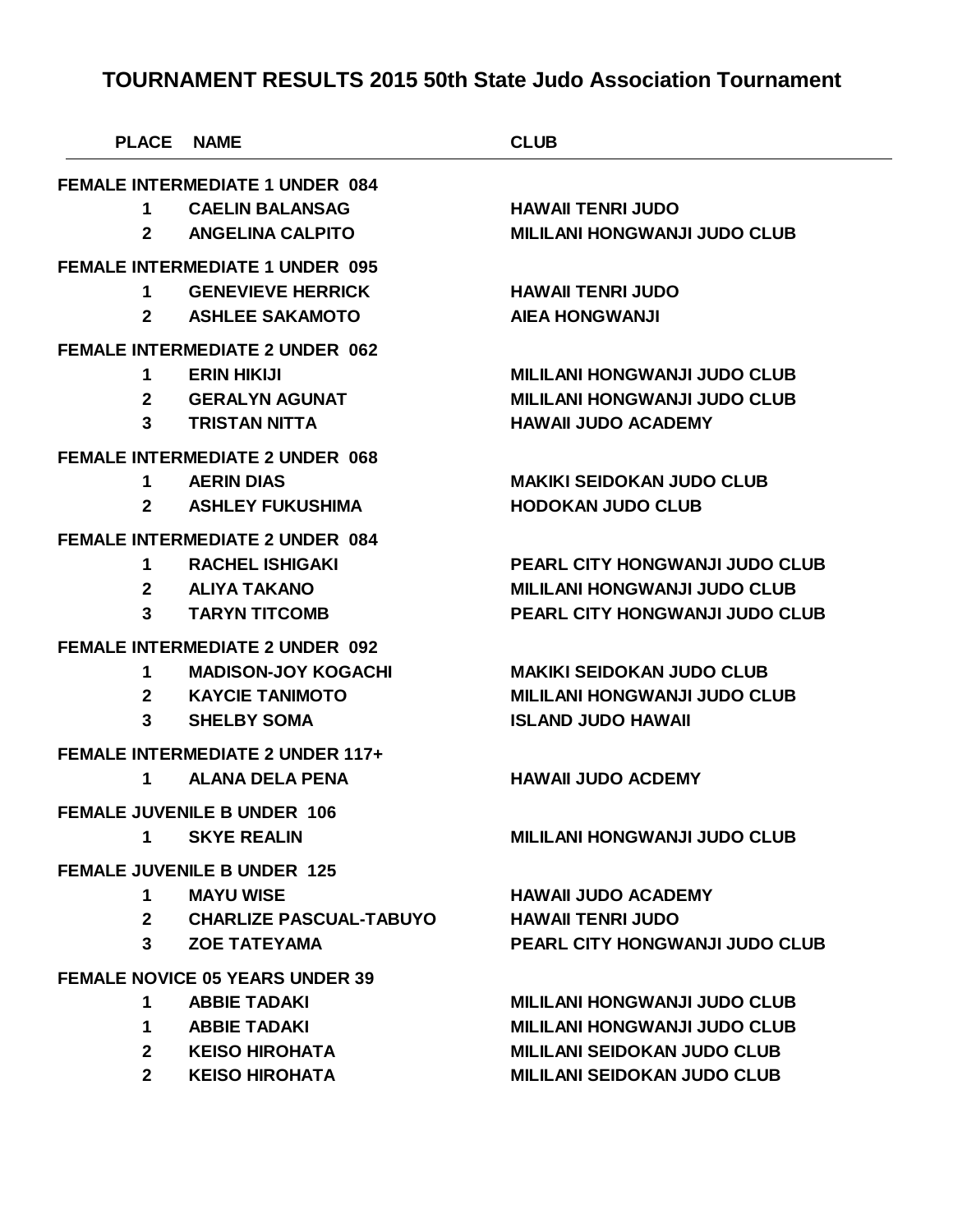| <b>PLACE</b>                          | <b>NAME</b>                           | <b>CLUB</b>                         |  |
|---------------------------------------|---------------------------------------|-------------------------------------|--|
|                                       | <b>MALE NOVICE 06 YEARS UNDER 44</b>  |                                     |  |
| 1                                     | <b>CHRISTIAN KANESHIRO</b>            | <b>SOGORO JUDO CLUB</b>             |  |
| $2^{\circ}$                           | <b>AISEA SORIANO</b>                  | <b>HAWAII JUDO ACDEMY</b>           |  |
| 3 <sup>1</sup>                        | <b>BRAXTON SHIMABUKURO</b>            | <b>ISLAND JUDO HAWAII</b>           |  |
|                                       | <b>MALE NOVICE 06 YEARS UNDER 48</b>  |                                     |  |
| 1                                     | <b>EVAN ELICKER</b>                   | <b>HAWAII TENRI JUDO</b>            |  |
| $\mathbf{2}$                          | NOAH NAKAMURA                         | <b>HAWAII TENRI JUDO</b>            |  |
| $3^{\circ}$                           | <b>DYLAN BASUG</b>                    | <b>KAPOLEI JUDO CLUB</b>            |  |
|                                       | <b>MALE NOVICE 06 YEARS UNDER 57</b>  |                                     |  |
| 1.                                    | <b>MARQUEZ MELLOR</b>                 | <b>HAWAII TENRI JUDO</b>            |  |
| $\mathbf{2}$                          | <b>JASE KANESHIRO</b>                 | <b>HAWAII TENRI JUDO</b>            |  |
| $3\phantom{a}$                        | <b>NICHOLAS NISHIMURA</b>             | <b>LEEWARD JUDO CLUB</b>            |  |
|                                       | <b>MALE NOVICE 07 YEARS UNDER 48</b>  |                                     |  |
| 1                                     | <b>REYN YAHATA</b>                    | <b>SOGORO JUDO CLUB</b>             |  |
| $\mathbf{2}$                          | <b>MICHAEL CUSUMANO</b>               | <b>HAWAII TENRI JUDO</b>            |  |
|                                       | <b>MALE NOVICE 08 YEARS UNDER 53</b>  |                                     |  |
| 1                                     | <b>ZACHARY KANESHIRO</b>              | <b>SOGORO JUDO CLUB</b>             |  |
| $\mathbf{2}$                          | <b>CODY YAHATA</b>                    | <b>SOGORO JUDO CLUB</b>             |  |
| 3 <sup>1</sup>                        | <b>KAIZAIAH AMINA</b>                 | <b>MILILANI HONGWANJI JUDO CLUB</b> |  |
|                                       | <b>MALE NOVICE 08 YEARS UNDER 120</b> |                                     |  |
| 1                                     | <b>KAINALU SEALES</b>                 | <b>SOGORO JUDO CLUB</b>             |  |
|                                       | <b>MALE NOVICE 09 YEARS UNDER 63</b>  |                                     |  |
| 1                                     | <b>KEIONAH BENAURO</b>                | <b>MILILANI HONGWANJI JUDO CLUB</b> |  |
| $\mathbf{2}$                          | <b>TREVYS OKAMURA</b>                 | <b>MILILANI HONGWANJI JUDO CLUB</b> |  |
|                                       | <b>MALE NOVICE 10 YEARS UNDER 88</b>  |                                     |  |
| $\mathbf 1$                           | <b>MAIKA KAHELE-AKEO</b>              | <b>KAPOLEI JUDO CLUB</b>            |  |
|                                       | 2 PO'OKELA PARESA                     | <b>SOGORO JUDO CLUB</b>             |  |
| <b>MALE NOVICE 12 YEARS UNDER 106</b> |                                       |                                     |  |
| 1.                                    | <b>TRENTON BASUG</b>                  | <b>KAPOLEI JUDO CLUB</b>            |  |
| $\mathbf{2}$                          | <b>ANDRE KIYOTA</b>                   | <b>MILILANI SEIDOKAN JUDO CLUB</b>  |  |
| <b>MALE BANTAM 2 UNDER 051</b>        |                                       |                                     |  |
| $\mathbf 1$                           | <b>JAKE KUWABARA</b>                  | <b>HAWAII JUDO ACADEMY</b>          |  |
|                                       | 2 DALLAS BROOKS                       | <b>KAPOLEI JUDO CLUB</b>            |  |
| $2^{\sim}$                            | <b>PAYTON LEE</b>                     | <b>MILILANI HONGWANJI JUDO CLUB</b> |  |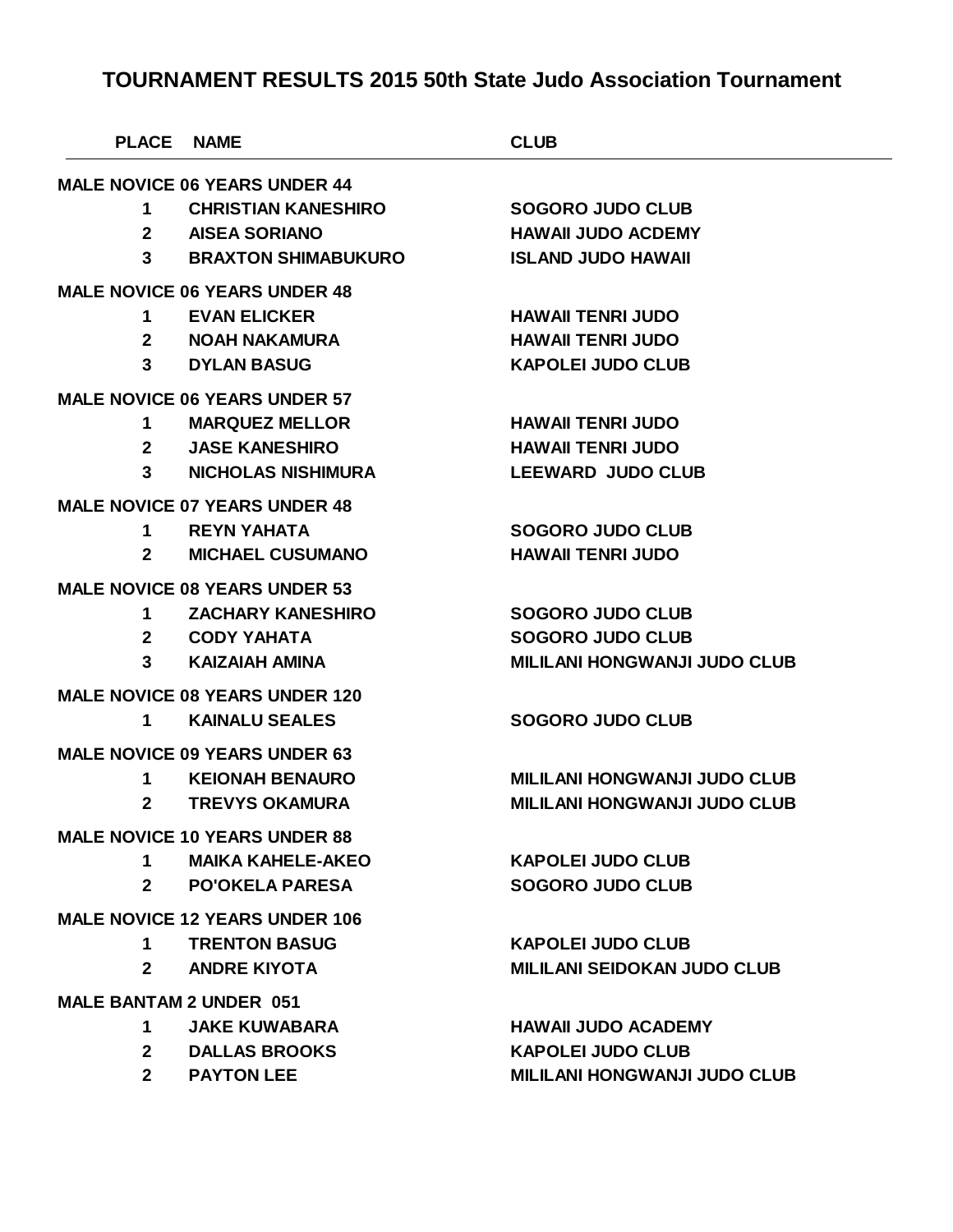|                                       | <b>PLACE</b>                   | <b>NAME</b>                          | <b>CLUB</b>                           |
|---------------------------------------|--------------------------------|--------------------------------------|---------------------------------------|
|                                       | <b>MALE BANTAM 2 UNDER 059</b> |                                      |                                       |
|                                       | 1                              | <b>ASA TADAKI</b>                    | <b>MILILANI HONGWANJI JUDO CLUB</b>   |
|                                       | $\overline{2}$                 | <b>KYLER CHING</b>                   | <b>HAWAII TENRI JUDO</b>              |
|                                       | 3                              | <b>DRAEDEN BALANSAG</b>              | <b>HAWAII TENRI JUDO</b>              |
|                                       |                                | <b>MALE BANTAM 2 UNDER 068</b>       |                                       |
|                                       | 1                              | <b>ANTONY GAMBITO</b>                | <b>SHOBUKAN</b>                       |
|                                       | $\mathbf{2}$                   | <b>BAILEY PHILPOT-FERNANDEZ</b>      | <b>HAWAII TENRI JUDO</b>              |
|                                       | $\mathbf{3}$                   | <b>CADE KIDANI</b>                   | <b>WADOKAN JUDO ASSOCIATION</b>       |
|                                       |                                | MALE BANTAM 2 UNDER 077+             |                                       |
|                                       | 1                              | <b>CORY "CJ" JUDD</b>                | <b>MILILANI HONGWANJI JUDO CLUB</b>   |
|                                       | $\mathbf{2}$                   | <b>RILEY HASUIKE</b>                 | <b>HODOKAN JUDO CLUB</b>              |
|                                       |                                | <b>MALE INTERMEDIATE 1 UNDER 057</b> |                                       |
|                                       | 1                              | <b>TYGER TAAM</b>                    | <b>HAWAII TENRI JUDO</b>              |
|                                       | $\mathbf{2}$                   | <b>COLE TAMASHIRO</b>                | <b>HAWAII JUDO ACADEMY</b>            |
|                                       | 3                              | <b>ERIC TOMA</b>                     | <b>HAWAII JUDO ACADEMY</b>            |
|                                       |                                | <b>MALE INTERMEDIATE 1 UNDER 066</b> |                                       |
|                                       | 1                              | <b>BRONSON MORIOKA</b>               | <b>HAWAII TENRI JUDO</b>              |
|                                       | $\mathbf{2}$                   | <b>BRAYDEN MORIOKA</b>               | <b>HAWAII TENRI JUDO</b>              |
|                                       | 3                              | <b>BRAD YAMASHITA</b>                | <b>HODOKAN JUDO CLUB</b>              |
|                                       |                                | <b>MALE INTERMEDIATE 1 UNDER 075</b> |                                       |
|                                       | 1                              | <b>DARIEUS PAVAO</b>                 | <b>PEARL CITY HONGWANJI JUDO CLUB</b> |
|                                       | $\mathbf{2}$                   | <b>XANDER EROLIN</b>                 | <b>MILILANI HONGWANJI JUDO CLUB</b>   |
|                                       | 3                              | <b>ETHAN NAKATA</b>                  | <b>SHOBUKAN</b>                       |
|                                       |                                | <b>MALE INTERMEDIATE 1 UNDER 084</b> |                                       |
|                                       | $\mathbf 1$                    | <b>MATTHEW KANESHIRO</b>             | <b>SOGORO JUDO CLUB</b>               |
|                                       |                                | 2 TRAVIS PEREZ                       | <b>SHOBUKAN</b>                       |
|                                       |                                | 3 ANELU LAFAELE                      | <b>HAWAII TENRI JUDO</b>              |
| <b>MALE INTERMEDIATE 1 UNDER 095+</b> |                                |                                      |                                       |
|                                       | $1 \quad$                      | <b>BRADY LEE</b>                     | <b>MILILANI HONGWANJI JUDO CLUB</b>   |
|                                       | $2^{\sim}$                     | <b>RODSTAN SALANGDRON</b>            | <b>KAPOLEI JUDO CLUB</b>              |
| <b>MALE INTERMEDIATE 2 UNDER 068</b>  |                                |                                      |                                       |
|                                       | $\mathbf 1$                    | <b>KEANE ESCABA</b>                  | <b>PEARL CITY HONGWANJI JUDO CLUB</b> |
|                                       | $2^{\circ}$                    | <b>ANAKIN MENDOZA</b>                | <b>PEARL CITY HONGWANJI JUDO CLUB</b> |
|                                       | $3^{\circ}$                    | <b>BRENDAN KUWABARA</b>              | <b>HAWAII JUDO ACADEMY</b>            |
|                                       |                                |                                      |                                       |
|                                       |                                |                                      |                                       |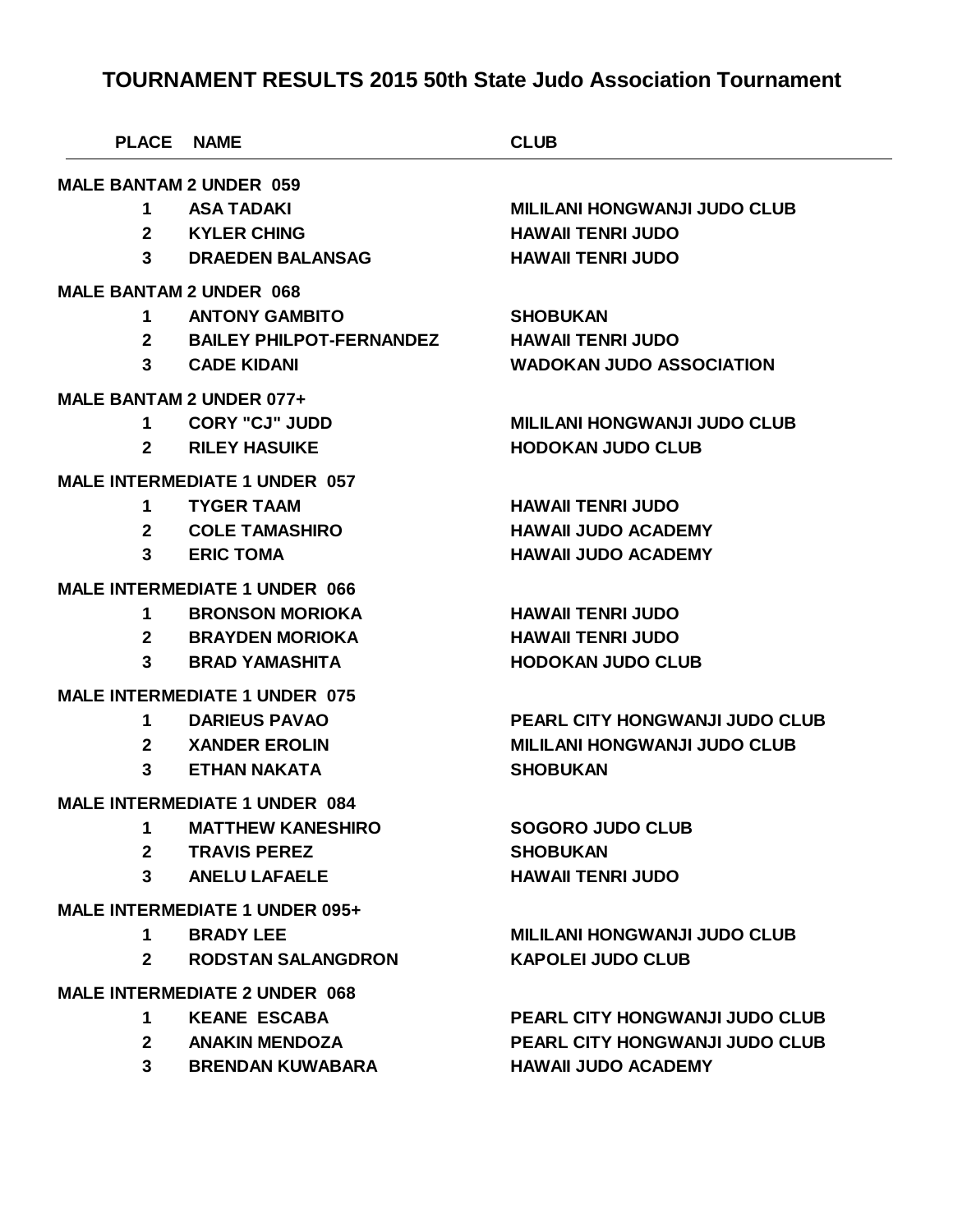| <b>PLACE</b>   | <b>NAME</b>                           | <b>CLUB</b>                           |
|----------------|---------------------------------------|---------------------------------------|
|                | <b>MALE INTERMEDIATE 2 UNDER 075</b>  |                                       |
| 1              | <b>TYLER KUWABARA</b>                 | <b>HAWAII JUDO ACADEMY</b>            |
| 2 <sup>1</sup> | <b>JORDAN MORIFUJI</b>                | <b>MILILANI YMCA</b>                  |
| 3              | <b>JAMES MATSUKAWA</b>                | <b>WADOKAN JUDO ASSOCIATION</b>       |
|                | <b>MALE INTERMEDIATE 2 UNDER 084</b>  |                                       |
| 1              | <b>AYDEN CORONIL</b>                  | PEARL CITY HONGWANJI JUDO CLUB        |
| $\mathbf{2}$   | <b>NOAH OGASAWARA</b>                 | <b>LEEWARD JUDO CLUB</b>              |
| 3              | <b>JAMES LUM</b>                      | <b>MILILANI HONGWANJI JUDO CLUB</b>   |
|                | <b>MALE INTERMEDIATE 2 UNDER 092</b>  |                                       |
| 1              | <b>BRADY HOSHINO</b>                  | <b>HAWAII JUDO ACADEMY</b>            |
| $\mathbf{2}$   | <b>SHAINNE NISHIMURA</b>              | <b>MILILANI HONGWANJI JUDO CLUB</b>   |
|                | <b>MALE INTERMEDIATE 2 UNDER 106</b>  |                                       |
| 1              | <b>DARREN CABABAG-SILVA</b>           | <b>MILILANI HONGWANJI JUDO CLUB</b>   |
| $\mathbf{2}$   | <b>CHRISTIAN PEREZ</b>                | <b>SHOBUKAN</b>                       |
|                | <b>MALE INTERMEDIATE 2 UNDER 117</b>  |                                       |
| 1              | <b>ANDREAS SCHNEIDER</b>              | <b>MILILANI HONGWANJI JUDO CLUB</b>   |
| $\mathbf{2}$   | <b>TATE KODAMA</b>                    | <b>WADOKAN JUDO ASSOCIATION</b>       |
|                | <b>MALE INTERMEDIATE 2 UNDER 117+</b> |                                       |
| 1              | <b>CAMMERON STEPHENS</b>              | <b>LEEWARD JUDO CLUB</b>              |
| $\mathbf{2}$   | <b>AIDAN BOWIE</b>                    | <b>HODOKAN JUDO CLUB</b>              |
|                | <b>MALE JUVENILE A UNDER 088</b>      |                                       |
| 1              | <b>JOSEPH CHINEN</b>                  | <b>PEARL CITY HONGWANJI JUDO CLUB</b> |
| $\mathbf{2}$   | <b>MICAH MISAKI</b>                   | <b>MILILANI HONGWANJI JUDO CLUB</b>   |
|                | <b>MALE JUVENILE A UNDER 106</b>      |                                       |
| 1.             | <b>BOLTYN TAAM</b>                    | <b>HAWAII TENRI JUDO</b>              |
|                | 2 RODAN SALANGDRON                    | <b>KAPOLEI JUDO CLUB</b>              |
|                | 3 JAKE BRETT                          | <b>PEARL CITY HONGWANJI JUDO CLUB</b> |
|                | <b>MALE JUVENILE A UNDER 117</b>      |                                       |
| 1              | <b>JUSTIN YUEN</b>                    | <b>HAWAII TENRI JUDO</b>              |
|                | 2 KAIWI AKIOKA                        | <b>WADOKAN JUDO ASSOCIATION</b>       |
|                | <b>MALE JUVENILE B UNDER 132</b>      |                                       |
|                | 1 SHAYDEN YIP                         | <b>LEEWARD JUDO CLUB</b>              |
| $2^{\circ}$    | <b>JANOAH BENAURO</b>                 | <b>MILILANI HONGWANJI JUDO CLUB</b>   |
|                |                                       |                                       |